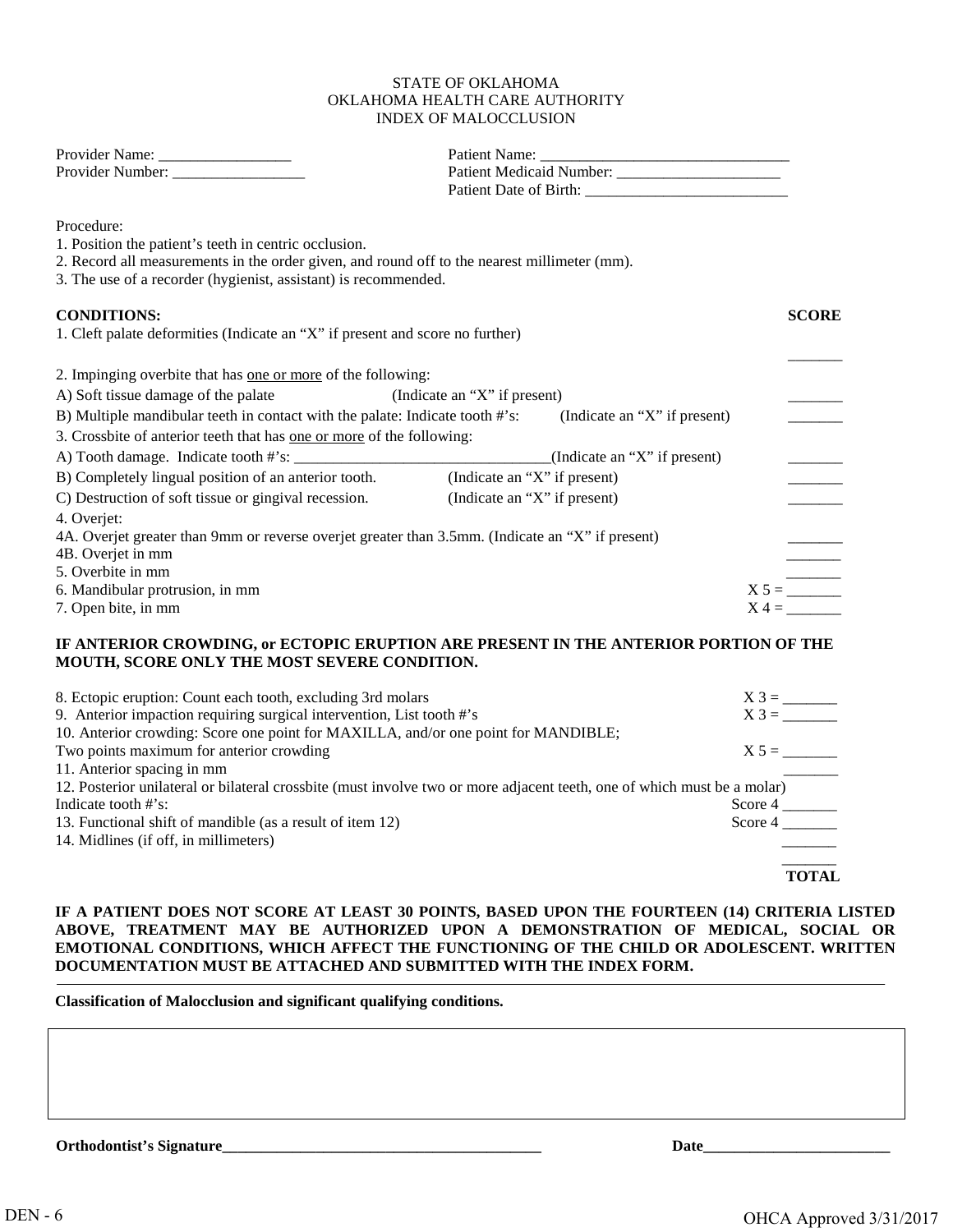## **STATE OF OKLAHOMA** OKLAHOMA HEALTH CARE AUTHORITY INDEX OF MALOCCLUSION

## **SCORING INSTRUCTIONS**

The intent of the index is to measure the presence and the degree, of the malocclusion. All measurements are made with a Boley Gauge (or a ruler) scaled in millimeters.

The following information should help clarify the categories on the index:

1. **Cleft Palate Deformities**: - Indicate an "X" on the score sheet. Do not score any further if present. This condition is automatically considered to be a qualifying malocclusion.

2. **Deep Impinging Overbite**: - Indicate an "X" on the score sheet when incisors are providing damage/indentation to the soft tissue of the palate and/or destruction of enamel. Continue scoring all applicable conditions. Consider adding additional information regarding damage seen as needed.

3. **Crossbite of Individual Anterior Teeth:** - Indicate an "X" on the score sheet when destruction of soft tissue is present. For anterior crossbite to be approved you must see hard tissue wear into dentin or gingival recession Continue scoring all applicable conditions.

#### 4. **Overjet**

4A. **Overjet greater than 9 mm:** - If the overjet is greater than 9 mm with incompetent lips or the reverse overjet (mandibular protrusion) is greater than 3.5 mm, indicate an "X". Continue scoring all applicable conditions.

4B. **Overjet in Millimeters**: - This is recorded with the patient's teeth in centric occlusion and measured from the labial portion of the lower incisors to the labial of the upper incisors. This condition must exist for at least two teeth or to the whole arch. The measurement is read and rounded off to the nearest millimeter and entered on the score sheet. Continue scoring all applicable conditions.

5. **Overbite in Millimeters**: - A pencil mark on the tooth indicating the extent of overlap facilitates this measurement. It is measured by rounding off to the nearest millimeter and entered on the score sheet. Continue scoring all applicable conditions.

6. **Mandibular protrusion in Millimeters**: - Score exactly as measured from the labial of the lower incisor to the labial of the upper incisor. The measurement in millimeters is entered on the score sheet and multiplied by five (5). Continue scoring all applicable conditions.

7. **Open Bite in Millimeters**: - This condition is defined as the absence of occlusal contact in the anterior region. It is measured from edge to edge, in millimeters. The measurement is entered on the score sheet and multiplied by four (4). Continue scoring all applicable conditions.

8. **Ectopic Eruption**: - OHCA defines this as when the eruption path is incorrect and the tooth erupts in the mouth in an incorrect position or may not erupt at all. Ectopic eruption often occurs when there is inadequate space for the teeth. An erupting ectopically tooth may erupt against the root of an adjacent tooth with enough pressure to cause root resorption and the ultimate loss of the adjacent tooth. Count each tooth, excluding third molars. If condition No. 10, anterior crowding, is also present with ectopic eruption in the anterior portion of the mouth, score only the most severe condition. DO NOT SCORE BOTH CONDITIONS. The measurement is entered on the score sheet and multiplied by three (3). Continue scoring all applicable conditions.

9. **Anterior Impaction:** - OHCA considers these as: a boney impacted anterior tooth that will not erupt without surgical intervention; a tooth has an angulation that makes it obvious eruption will not occur without intervention; where the corresponding contralateral tooth has erupted over 12 months ago; and the impacted tooth apex must appear closed. Enter the number of teeth on the score sheet and multiply by three (3). Continue scoring all applicable conditions.

10. **Anterior Crowding**: - Arch length insufficiency must exceed 3.5 mm. Mild rotations that may react favorably to stripping or mild expansion procedures are not to be scored as crowded. Enter five (5) points each for maxillary and mandibular anterior crowding. If condition No. 8, ectopic eruption, is also present in the anterior portion of the mouth, score the most severe condition. DO NOT SCORE BOTH CONDITIONS. Continue scoring all applicable conditions.

11. **Anterior spacing in Millimeters**: - The score for this category should be to total, in millimeters, of the anterior spaces. Continue scoring all applicable conditions.

12. **Posterior Unilateral or Bilateral Crossbite**: - This condition involves two or more adjacent teeth, one of which must be a molar. The crossbite must be one in which the maxillary posterior teeth involved may either be either palatal or both completely buccal in